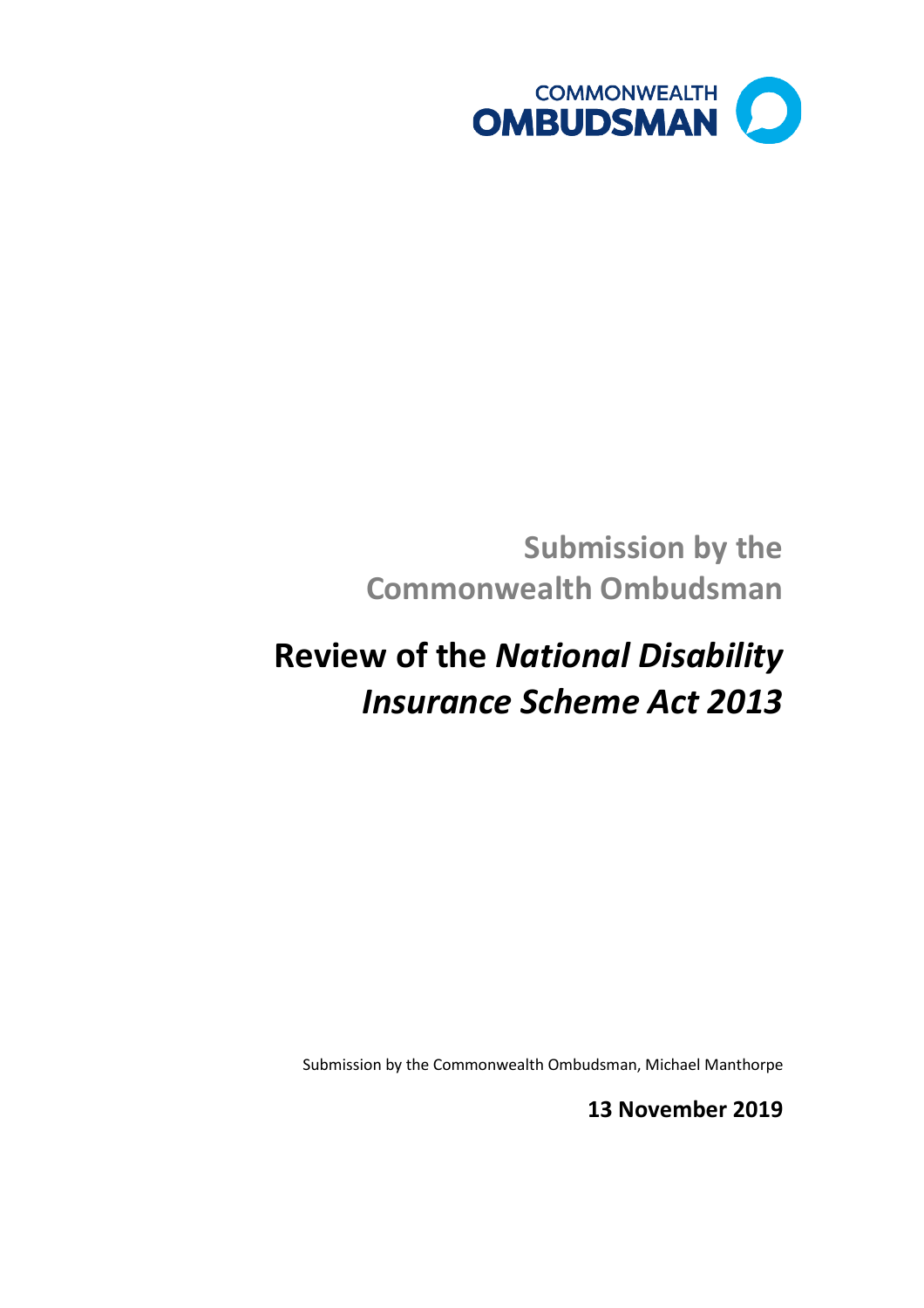# **Introduction**

The Office of the Commonwealth Ombudsman (the Office) welcomes the opportunity to make an informal submission to the Department of Social Services (DSS) regarding the review of the *National Disability Insurance Scheme Act 2013* (the NDIS Act).

As part of its broad oversight role of Commonwealth Government administration, the Office has oversight responsibility for the actions of the National Disability Insurance Agency (NDIA). The Office handles complaints about the NDIA's administrative actions and decisions. We can also consider complaints about contracted organisations who deliver services on behalf of the NDIA, including Local Area Coordinators who conduct information gathering and pre-planning interviews and Early Childhood Early Intervention partners.

The purpose of the Office is to:

- provide assurance that the organisations we oversight act with integrity and treat people fairly
- influence systemic improvement in public administration in Australia and the region.

We seek to achieve our purpose through:

- correcting administrative deficiencies through independent review of complaints about Australian Government administrative action
- fostering good public administration that is accountable, lawful, fair, transparent and responsive
- assisting people to resolve complaints about government administrative action; and
- providing assurance that Commonwealth, State and Territory law enforcement, integrity and regulatory agencies are complying with statutory requirements and have sound administrative practices in relation to certain covert, intrusive and coercive powers.

Through the investigation of complaints about the actions of a Commonwealth department or agency, the Office can build a detailed picture of an agency's operations. In addition to resolving individual complaints, the Office monitors programs to identify systemic issues which raise concerns about public administration matters.

The Office is committed to working closely with the NDIA, DSS, the National Disability Insurance Scheme Quality and Safeguards Commission, the community, service providers and people living with disability and their families, to understand the way the NDIS is working in practice, and influence systemic improvement in the administration of the Scheme.

# **Issues for consideration**

Our submission to the review of the NDIS Act is based on feedback received by the Office through complaints as well as general feedback from NDIS participants, families, carers, providers, advocates, community organisations and peak bodies obtained through our community engagement.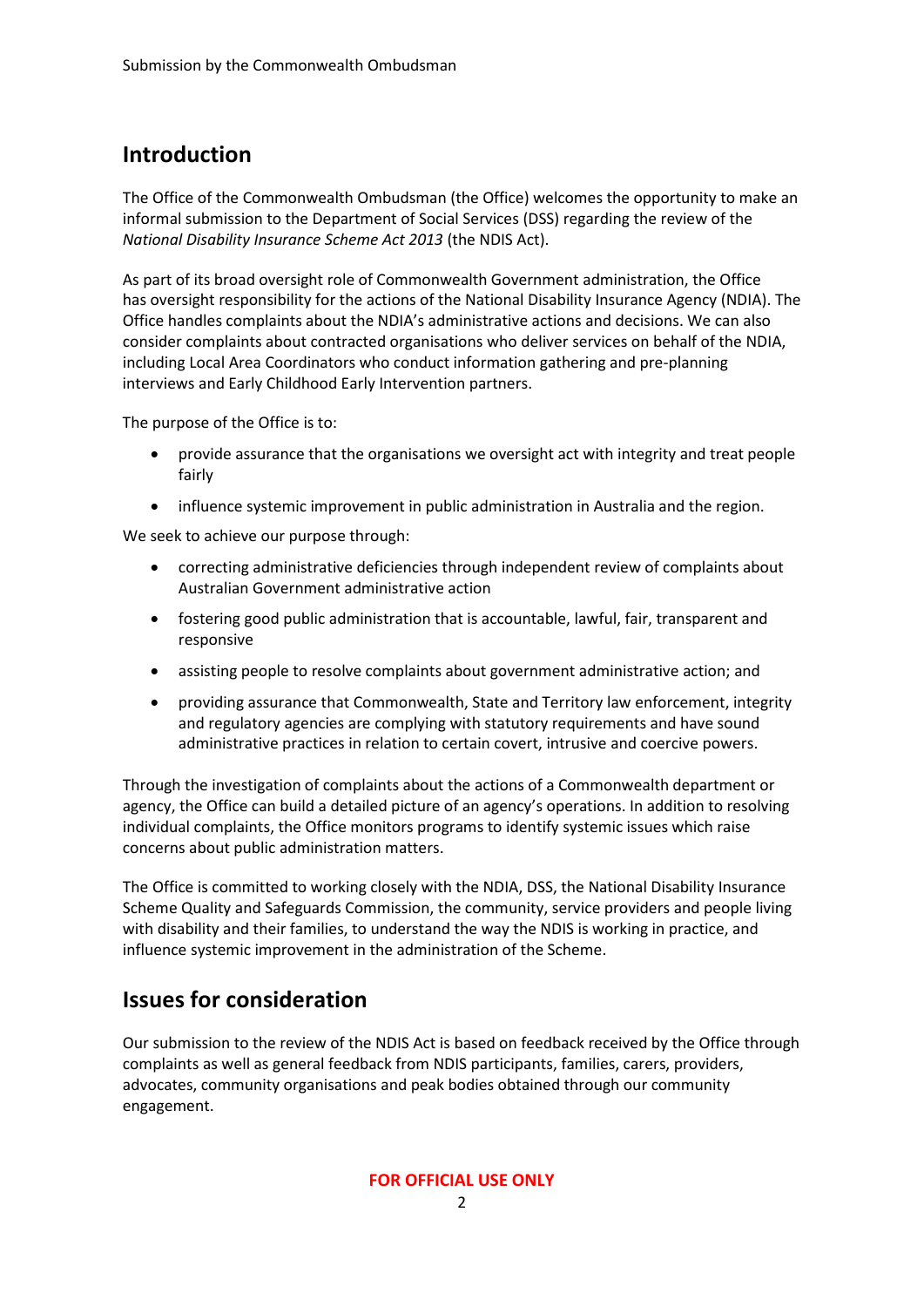The submission outlines our observations about the NDIA's administration of the NDIS, including its processes and procedures relating to specific aspects of the legislation. Based on our investigation of complaints and monitoring of issues associated with the NDIS, there are a number of elements of the NDIA's administration of the Scheme which we consider could warrant consideration under the review.

We have addressed these issues in two sections. First, we have outlined aspects of the NDIS Act which we consider could require legislative amendment and/or clarification through this review, and second, we have outlined aspects of the NDIA's administration, which we consider are potentially inconsistent with the NDIS Act and its intent.

#### **Issues requiring clarification under the legislation**

#### **1. Date of effect of decisions following internal and external review**

#### *Date of effect issues*

The Office considers there is a need to clarify the date of effect of internal and external merits review decisions made by the NDIA, or the Administrative Appeals Tribunal (AAT).

Section 100(6) of the NDIS Act states that a reviewer must as soon as practicable, make a decision either confirming the reviewable decision, varying the reviewable decision or setting aside the reviewable decision and substituting a new decision.

The NDIS Act, however, does not specify the date a review decision should apply from if the NDIA's original decision is varied or set aside through the merits review process (that is, whether it applies from the date of the original decision or from the date the review decision was made). This has arisen as an issue in complaints to the Office particularly where funding for supports is increased as a result of the review and can have a significant effect on participants

For example, in one case, the NDIA decided at internal review to increase the participant's transport budget as part of their new plan. During our investigation, it became apparent that the crux of the participant's complaint to the Office was the date of effect of the decision to increase the funding for transport following the internal review process. In January 2019, the NDIA advised us that it does not have a policy position on whether it back pays or reimburses participants following the internal review process. It undertook to seek advice about this, with a view to forming a policy position, as the NDIS Act is silent on what date a decision comes into effect. The NDIA acknowledged that it does not discuss the issue of back payment with participants, instead NDIA deals with requests for reimbursement on a case by case basis, with some participants having received reimbursement amounting to backpay.

We are aware from a recent investigation that the NDIA has formed a policy position regarding the date of effect of decisions changed at merits review. In October 2019, the NDIA advised the Office that its view is that where a person lodges an internal review request which results in the decision being varied or set aside, the date of effect of the decision is the date of the original decision that was under review. We agree with this position.

While we acknowledge the NDIA appears to now have a settled policy position regarding this, we consider that it would be appropriate for the legislation to clearly set out the date of effect of all reviewable decisions under the NDIS Act, as we continue to receive complaints on this issue.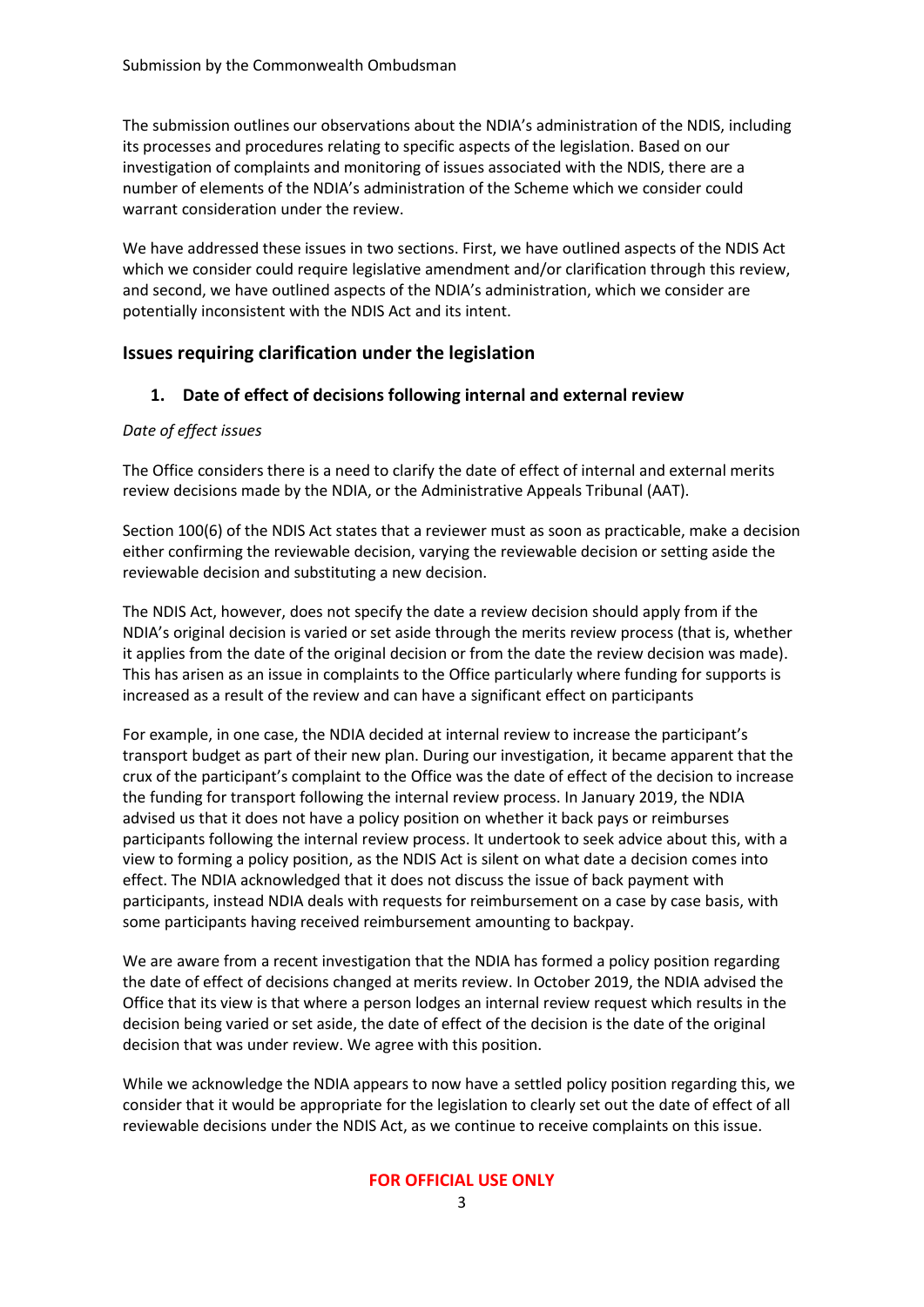The review of the NDIS Act could also consider the question of NDIA's capacity to offer back-payment, particularly in cases where the participant may have spent their own funds to access supports pending the outcome of the review process. In our view, this would lead to greater consistency and fairness for participants.

### **2. Section 100 internal review request delays and advice to participants to consider withdrawing their review request**

A common issue highlighted in complaints to the Office is delays by the NDIA in dealing with participant internal review requests under s 100 of the NDIS Act.

We have received complaints from participants who have requested an internal review of their plan which has been delayed for a number of months. The NDIA has then sought to address the issues in the participant's review request as part of their scheduled plan review under s 48 of the NDIS Act. Indeed, in some cases, we have heard that the NDIA has asked the participant to withdraw the internal review request because it believes it has addressed the relevant parts of the participant's review request under s 100, through the s 48 scheduled review.

We are also receiving complaints and feedback from stakeholders that the NDIA is discussing with participants whether they would like to withdraw their internal review request as their scheduled plan review is about to occur.

For example, in one case, the NDIA informed the participant that they could withdraw their internal review request and the NDIA would conduct their scheduled plan review more quickly, rather than waiting for the outcome of the s100 internal review process which would be delayed.

In another case, a participant was asked whether they wanted to withdraw their internal review request after it had not been actioned for approximately 12 months. The participant chose to withdraw their internal review request because they said they felt satisfied with the supports available to them in the new plan.

. We note that the purpose of internal review is distinct from the plan review undertaken under s 48. The s 100 internal review considers whether the correct and preferable decision has been made. The s 48 scheduled plan review is to assess whether the supports in the plan are appropriate to meet the participant's current needs. The decision of the s 100 internal review will be backdated to the original plan decision. The s 48 scheduled plan review decision will not. If a participant withdraws their s 100 internal review request and they remain dissatisfied with the outcome of the scheduled plan review, they will need to reapply for internal review of the newly approved plan.

It is our view that it is not appropriate for the NDIA to delay internal reviews and then seek to deal with the issues with s 48 scheduled reviews. Rather the NDIA needs to ensure that it is handling participants' review requests in a timely manner, so as not to encroach on the scheduled plan review date.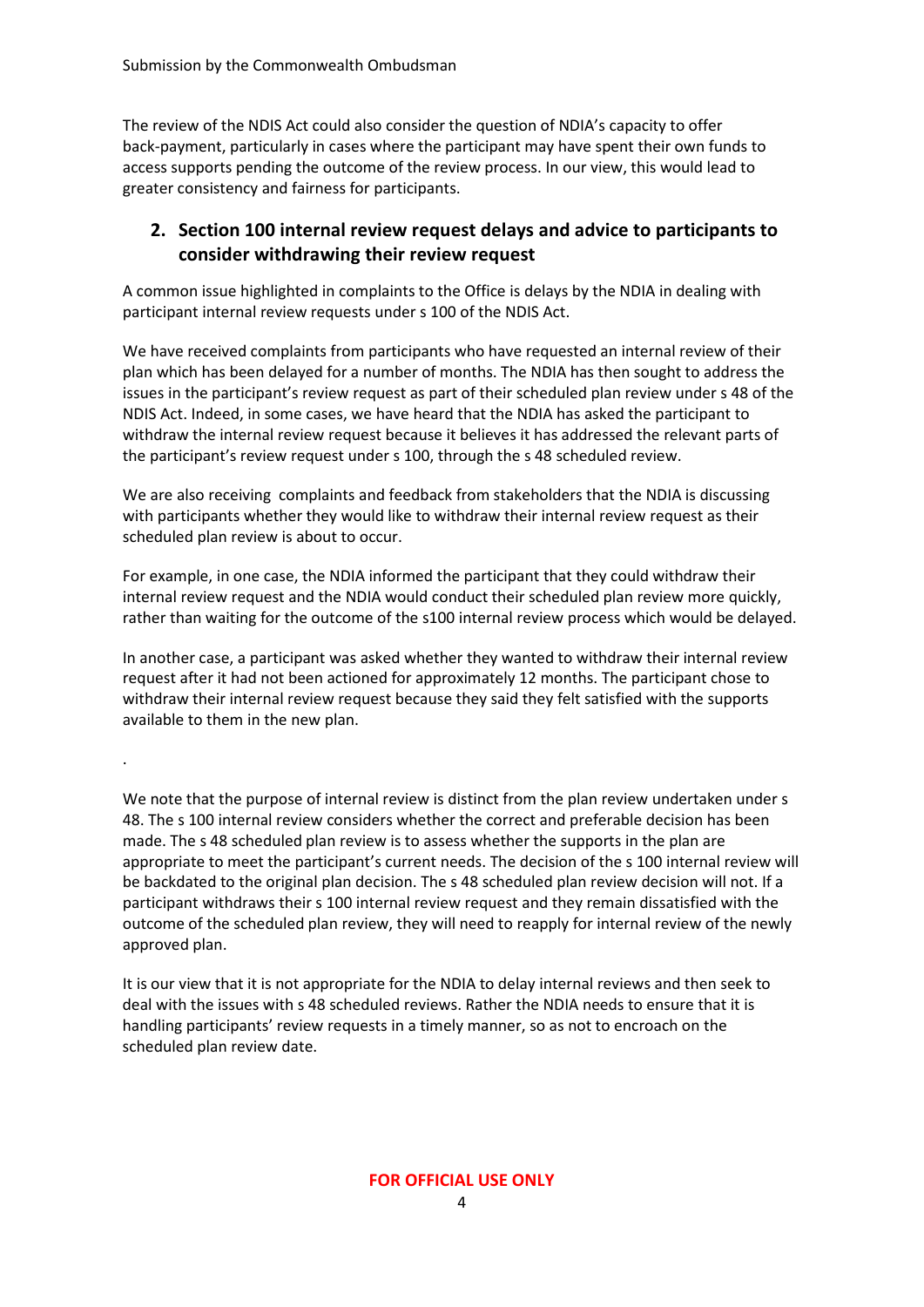## **3. Confusion around when a plan ends, and associated problems with 'plan gaps'**

In addition to delays in actioning internal review requests, the Office has also received complaints and stakeholder feedback regarding delays with the NDIA undertaking a participant's scheduled plan review by the date nominated in the NDIA's business system.

Under the NDIS Act, plans cease when they are replaced by another plan or a person ceases to be a participant in the scheme.<sup>[1](#page-4-0)</sup> The Office has observed plans lapsing in the NDIA's business system based on nominated scheduled review dates. [2](#page-4-1) This in turn causes an administrative 'gap' in funding for plan supports for participants, which is not provided for in the NDIS Act.

Complaints to the Office highlighted the NDIA adopting inconsistent approaches to addressing plan gaps. In some cases, the NDIA took action to extend plans, sometimes for up to a further 12 months. In other cases, the NDIA allowed the plan to lapse and then when a new plan was approved (some time later), it subsequently extended the original plan up to the day before the commencement of the newly approved plan.

For example, in one case, the NDIA advised the participant's plan was extended due to not being able to complete a scheduled plan review meeting before the end date of the plan based on staff capacity. As a result of our investigation, the Office learned the NDIA's decision to extend the participant's plan and not conduct a face-to-face plan review was in accordance with that particular NDIA regional office's process for the participant cohort, at the time, rather than a whole of agency policy or legislative provisions.

In another case, the NDIA confirmed the scheduled plan review had been delayed by around three months, in part due to a delay in requesting additional evidence from the participant. Once completed, the review resulted in an increase in funded supports for the participant. The policy applied by the NDIA in this case was that where a participant is waiting for a plan review and their plan has expired, it would cover the cost of supports that are in line with what the participant was receiving in their previous plan until it approved the next plan.

Given the importance of supports, particularly supports for daily personal activities, it is critical that participants have access to these supports regardless of whether the NDIA has an administrative 'plan gap' period. While we understand that the NDIA has updated its business system to ensure that plans do not lapse on the system.

We suggest that DSS consider whether the NDIA should have a power to extend a scheduled review date in some circumstances to ensure a person does not experience a gap or consider whether the current process is appropriate. The Guarantee could also address timeframes for completing scheduled plan reviews to ensure that instances where these are delayed are minimised.

**FOR OFFICIAL USE ONLY**

<span id="page-4-1"></span><span id="page-4-0"></span><sup>&</sup>lt;sup>1</sup> *National Disability Insurance Scheme Act 2013,* (NDIS Act) s 37(3).<br><sup>2</sup> Under the NDIS Act, while the Chief Executive Officer may decide to review a participant's plan at any time, they must conduct a review before the plan's review date (ss 48(4) and (5) of the NDIS Act).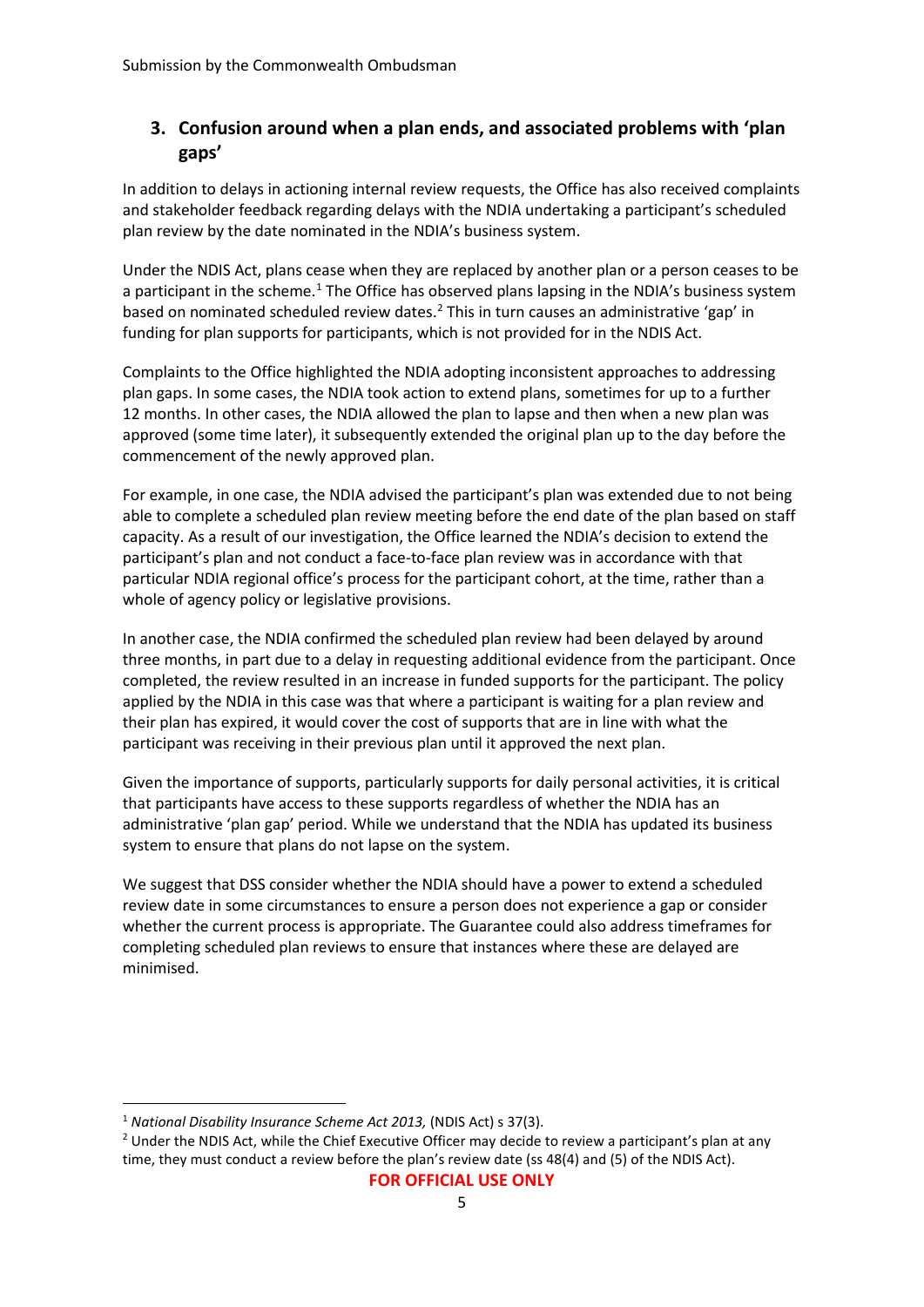#### **4. Timeframes for completing reviews**

As part of the Guarantee, the Office welcomes timeframes being built into the legislation for the completion of unscheduled plan reviews and internal reviews.

In May 2018, the Office published a report, *Administration of reviews under the National Disability Insurance Scheme Act 2013,* in which 20 recommendations were made and accepted by the NDIA. A particular focus of the report was timeliness in handling a participant's request of review. At the time of the report, the NDIA acknowledged some reviews were up to nine months old and that there was a backlog of review requests.

Under the NDIS Act, the NDIA must complete plan reviews and internal reviews 'as soon as reasonably practicable'.<sup>[3](#page-5-0)</sup> The absence of timeliness standards or average review completion timeframes, is problematic for both the NDIA and participants. In particular, the NDIA is unable to manage the expectations of participants about the time it will take to complete their request for review. This lack of certainty is a key driver of complaints to the Office about the NDIA.

We are continuing to follow up the NDIA's implementation of the recommendations made in our report and we acknowledge the NDIA has made some progress in doing so. However, we consider there is significant work for the NDIA to do in order to address timeliness in completing reviews to ensure the backlog does not continue to grow. Indeed, complaints about reviews continue to represent a third of complaints to the Office about the NDIA. We are hopeful the Guarantee will address this issue, and help ensure that the participant can access merits review in a reasonable timeframe, which is well before the scheduled review date for the plan.

#### **Issues for policy clarification**

# **1. NDIA's treatment of Comorbid/multiple disabilities when making access decisions**

The Office has identified a need for clarification around the intended interpretation and application of the legislation regarding planning for participants with multiple or comorbid impairments.

We have received complaints that indicate the NDIA is limiting the types of reasonable and necessary supports it will include in a participant's plan to only those supports which directly relate to the specific or primary impairment or impairments for which the participant was initially assessed, when they were granted access to the Scheme.

This is problematic for participants with multiple or comorbid impairments because the NDIA only requires its staff to obtain the minimum evidence necessary for a participant to access the scheme. The NDIA's Staff Manual – *Access Decision Making for Access Assessors* notes that

*A person only needs to meet the disability requirements for one disability. Therefore there is no need to request further information for secondary disabilities.[4](#page-5-1)*

<span id="page-5-1"></span><span id="page-5-0"></span><sup>&</sup>lt;sup>3</sup> NDIS Act, ss 48(3) and 100(6).<br><sup>4</sup> NDIS Staff Manual – Access Decision Making – January 2019, provided by NDIA in the course of an investigation by the Office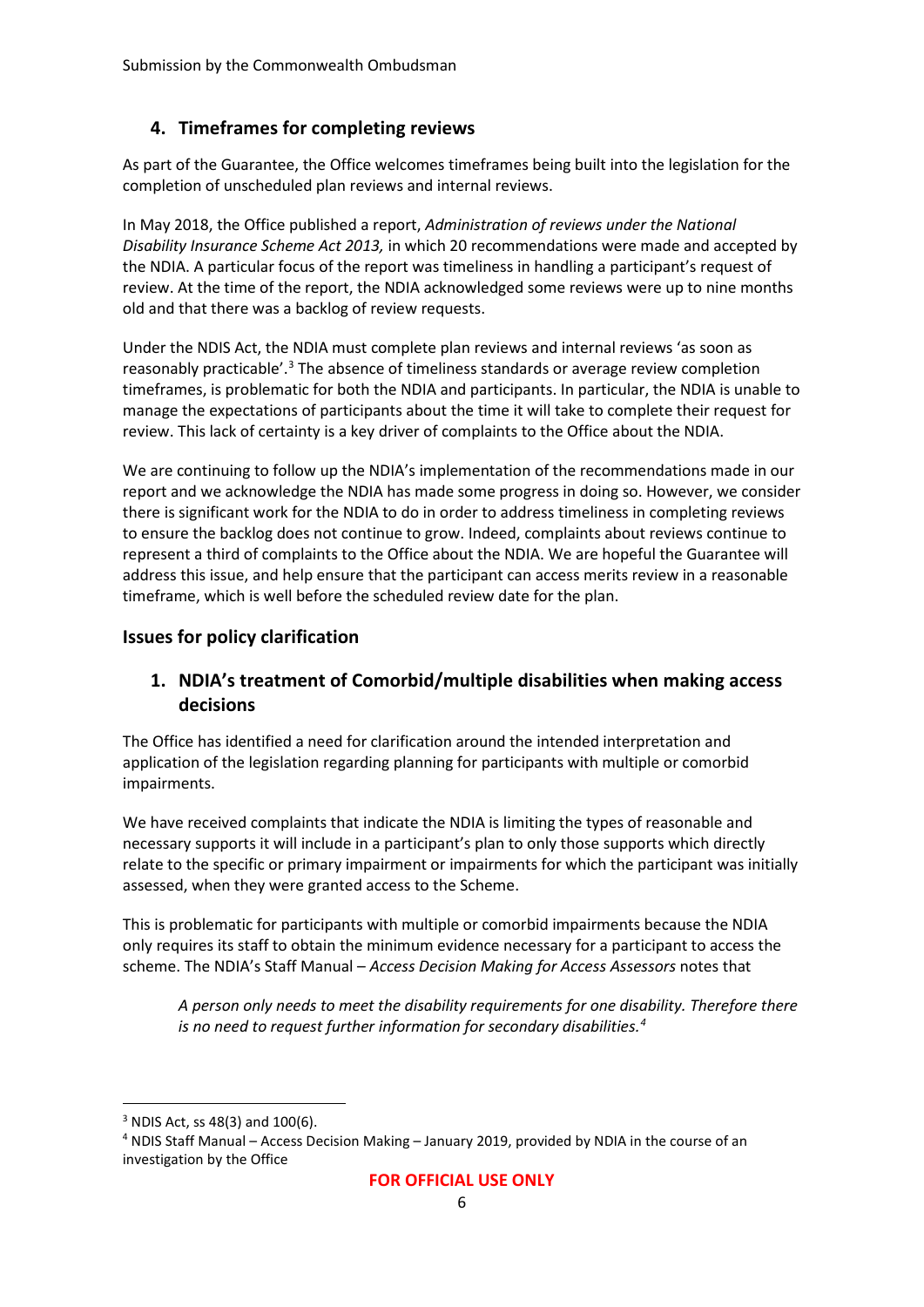This means that at the point where it is determining a prospective participant's access to the Scheme, the NDIA is not requiring or considering evidence of participants' 'secondary' or 'additional' disabilities or impairments. As a result, the NDIA does not have the information and evidence it requires to make an informed decision about participants' reasonable and necessary supports when it comes to the stage of developing a statement of participant supports, to be included in a participant's plan.<sup>[5](#page-6-0)</sup>

Under the *NDIS (Supports for Participants) Rules*, [6](#page-6-1) a support will not be provided or funded if it is not related to the participant's disability. Section 24 of the NDIS Act sets out the disability requirements for a person to be granted access to the scheme. Under s 36, we note the NDIA can request further information about a participant's disability or require the participant to undergo an assessment for the purpose of preparing or deciding whether to approve a statement of participant supports.

However, rather than making a request under ss 36(2) to obtain further evidence, we understand that in some cases, the NDIA has declined to fund supports for participants' additional impairments, or has advised participants to lodge additional access requests, to have their 'secondary' or additional disabilities assessed for access to supports in the Scheme.

DSS may wish to consider clarifying in the NDIA's internal staff guidance that they can request further information from the participant when preparing their plan.

Complaints to this Office also indicate that participants are often left unsure of what supports are funded in their NDIS plan, why they are not able to access reasonable and necessary supports for their 'additional' impairments, and whether or not they are required to provide further supporting information to the NDIA, to access the supports they need. Some of these issues might be able to be addressed at an early stage by the NDIA communicating its decisions and reasons more clearly.

# **2. Timeframes for deciding Access Requests**

Section 20 of the NDIS Act provides that if a person makes an access request, the CEO must either decide whether the person meets the access criteria, or request that the person provide further information or undergo an assessment<sup>[7](#page-6-2)</sup>.

If additional information or an assessment is requested, once that information is provided, the CEO must decide whether the person meets the access criteria or request further information within 14 days (see s 26(2)). This Office has assessed a number of complaints where participants have experienced significant delays in the access process, after responding to requests for further information from the NDIA.

DSS may wish to determine if the timesframes set out in s 26 timeframes are built into the NDIA's existing policies and procedures to ensure that staff are aware of them.

<span id="page-6-0"></span> <sup>5</sup> NDIS Act, s 34

<span id="page-6-1"></span><sup>6</sup> Rule 5.1(b)<https://www.legislation.gov.au/Details/F2013L01063>

<span id="page-6-2"></span> $7$  In accordance with ss 26(1) of the NDIS Act.